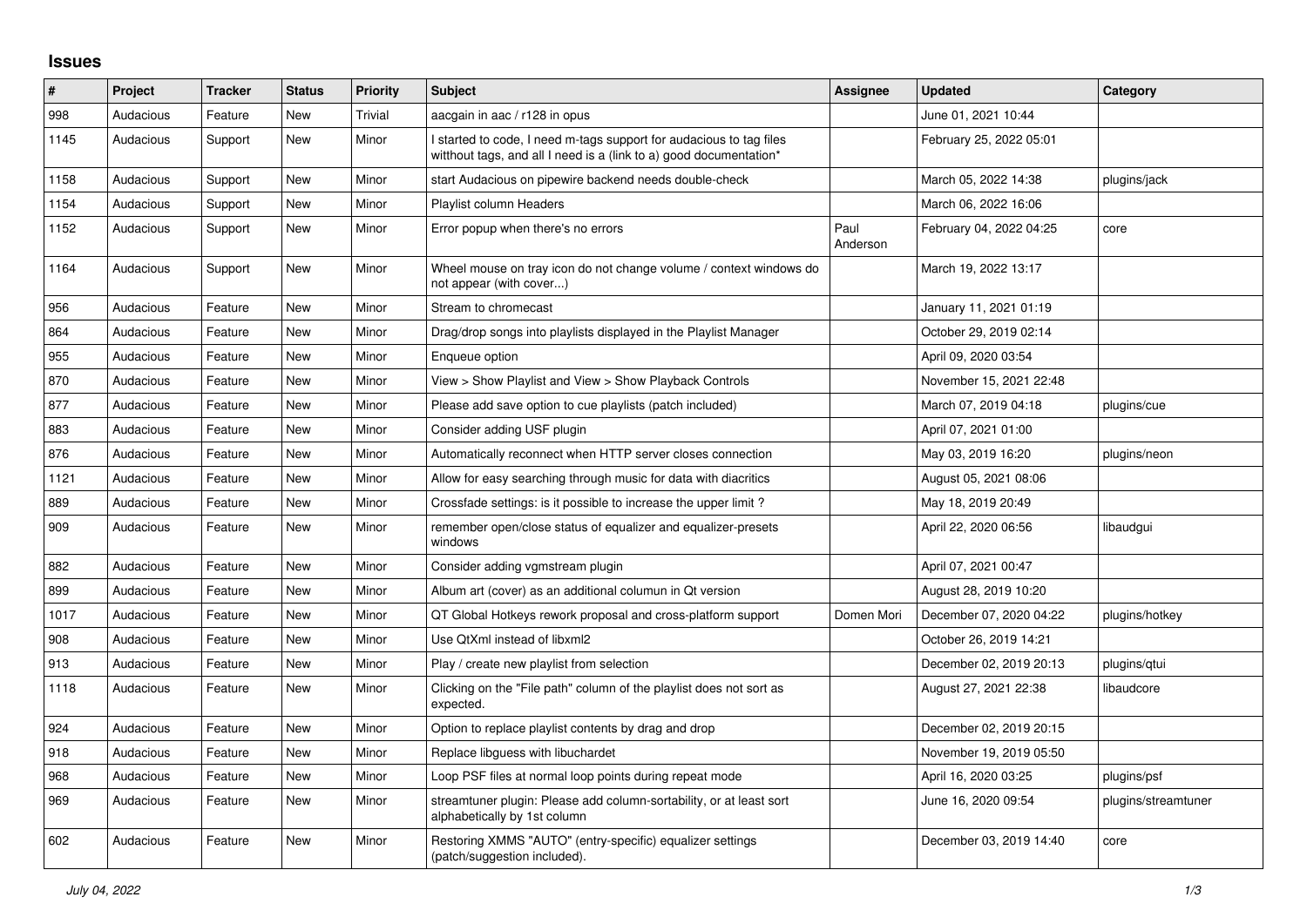| #    | Project   | <b>Tracker</b> | <b>Status</b> | <b>Priority</b> | Subject                                                                                             | <b>Assignee</b> | <b>Updated</b>           | Category            |
|------|-----------|----------------|---------------|-----------------|-----------------------------------------------------------------------------------------------------|-----------------|--------------------------|---------------------|
| 907  | Audacious | Feature        | New           | Minor           | QtNetwork-based HTTP client                                                                         |                 | October 26, 2019 13:41   |                     |
| 786  | Audacious | Feature        | New           | Minor           | Port global hotkeys plugin to Windows                                                               |                 | January 04, 2021 21:52   | plugins/hotkey      |
| 1119 | Audacious | Feature        | New           | Minor           | ADD ability to silence internet radio timeout Error dialog popup                                    |                 | July 31, 2021 18:36      |                     |
| 1116 | Audacious | Feature        | New           | Minor           | feature request: miniview mode with QT or GTK interace                                              |                 | February 08, 2022 06:53  |                     |
| 943  | Audacious | Feature        | New           | Minor           | Being able to add several folders to the library, and arrange that<br>Audacious recognizes symlinks |                 | March 23, 2020 15:41     | plugins/search tool |
| 945  | Audacious | Feature        | New           | Minor           | Balance control in newer interface                                                                  |                 | March 23, 2020 13:28     | plugins/qtui        |
| 1091 | Audacious | Feature        | New           | Minor           | Built-in lyrics support                                                                             |                 | April 28, 2021 18:24     |                     |
| 1092 | Audacious | Feature        | New           | Minor           | Reread metadata on play option                                                                      |                 | April 30, 2021 03:35     |                     |
| 1148 | Audacious | Feature        | New           | Minor           | Save the dimensions of the open-file dialogue window                                                |                 | January 18, 2022 14:43   |                     |
| 1151 | Audacious | Feature        | New           | Minor           | Load balance XSPF tracks with multiple location URIs                                                |                 | January 28, 2022 19:10   |                     |
| 1098 | Audacious | Feature        | New           | Minor           | Hide empty Services playlist sub-menu                                                               |                 | May 10, 2021 09:25       | libaudgui           |
| 1093 | Audacious | Feature        | New           | Minor           | Make the Song Dialog (Qt) window wider by default                                                   |                 | May 17, 2021 15:36       |                     |
| 1095 | Audacious | Feature        | New           | Minor           | $Ctrl + Z / R$ to undo / redo changes to playlist                                                   |                 | May 07, 2021 18:42       |                     |
| 1099 | Audacious | Feature        | New           | Minor           | Per-track ReplayGain shouldn't be enabled by default                                                |                 | May 09, 2021 13:41       |                     |
| 1096 | Audacious | Feature        | New           | Minor           | Calculate and show selection stats in the status bar                                                |                 | May 10, 2021 03:06       |                     |
| 1097 | Audacious | Feature        | New           | Minor           | Replace the volume button with a horizontal scale                                                   |                 | May 17, 2021 00:21       |                     |
| 873  | Audacious | Feature        | New           | Minor           | Optionally make "previous track" restart current track                                              |                 | June 08, 2021 22:55      |                     |
| 1108 | Audacious | Feature        | New           | Minor           | HTTPS support for Windows builds                                                                    |                 | December 27, 2021 04:45  | plugins/neon        |
| 1153 | Audacious | Feature        | New           | Minor           | Optional sort column for File Created/Modified date and time                                        |                 | February 04, 2022 16:00  | libaudgui           |
| 1160 | Audacious | Feature        | New           | Minor           | Ogg Opus support for streams                                                                        |                 | March 11, 2022 18:09     |                     |
| 1170 | Audacious | Feature        | New           | Minor           | Playback mode button                                                                                |                 | April 22, 2022 16:01     |                     |
| 429  | Audacious | Feature        | New           | Minor           | Please enable scrobbling to libre.fm in Scrobbler 2.0                                               |                 | September 02, 2019 10:35 | plugins/scrobbler2  |
| 500  | Audacious | Feature        | New           | Minor           | fullscreen album art                                                                                |                 | April 08, 2020 19:17     |                     |
| 987  | Audacious | Feature        | New           | Minor           | Closing of Search Library tool by same method as opening it                                         |                 | May 13, 2020 00:15       |                     |
| 995  | Audacious | Feature        | New           | Minor           | Add star rating to songs                                                                            |                 | June 16, 2020 09:56      |                     |
| 1048 | Audacious | Feature        | New           | Minor           | PipeWire support                                                                                    |                 | May 04, 2022 19:36       |                     |
| 996  | Audacious | Feature        | New           | Minor           | Refine playlists when searching (search all playlists)                                              |                 | June 16, 2020 09:58      |                     |
| 1046 | Audacious | Feature        | New           | Minor           | Add all id3v2 frames in the settings of Playlist available columns                                  |                 | December 28, 2020 21:14  | plugins/gtkui       |
| 1047 | Audacious | Feature        | New           | Minor           | Stop playing after any chosen track                                                                 |                 | December 29, 2020 01:23  |                     |
| 51   | Audacious | Feature        | New           | Minor           | Option to inhibit suspend                                                                           |                 | February 13, 2021 09:23  |                     |
| 1057 | Audacious | Feature        | New           | Minor           | Matroska (mka) chapter support                                                                      |                 | August 27, 2021 22:54    |                     |
| 1058 | Audacious | Feature        | New           | Minor           | Allow changing the language/locale in settings                                                      |                 | January 30, 2021 18:11   |                     |